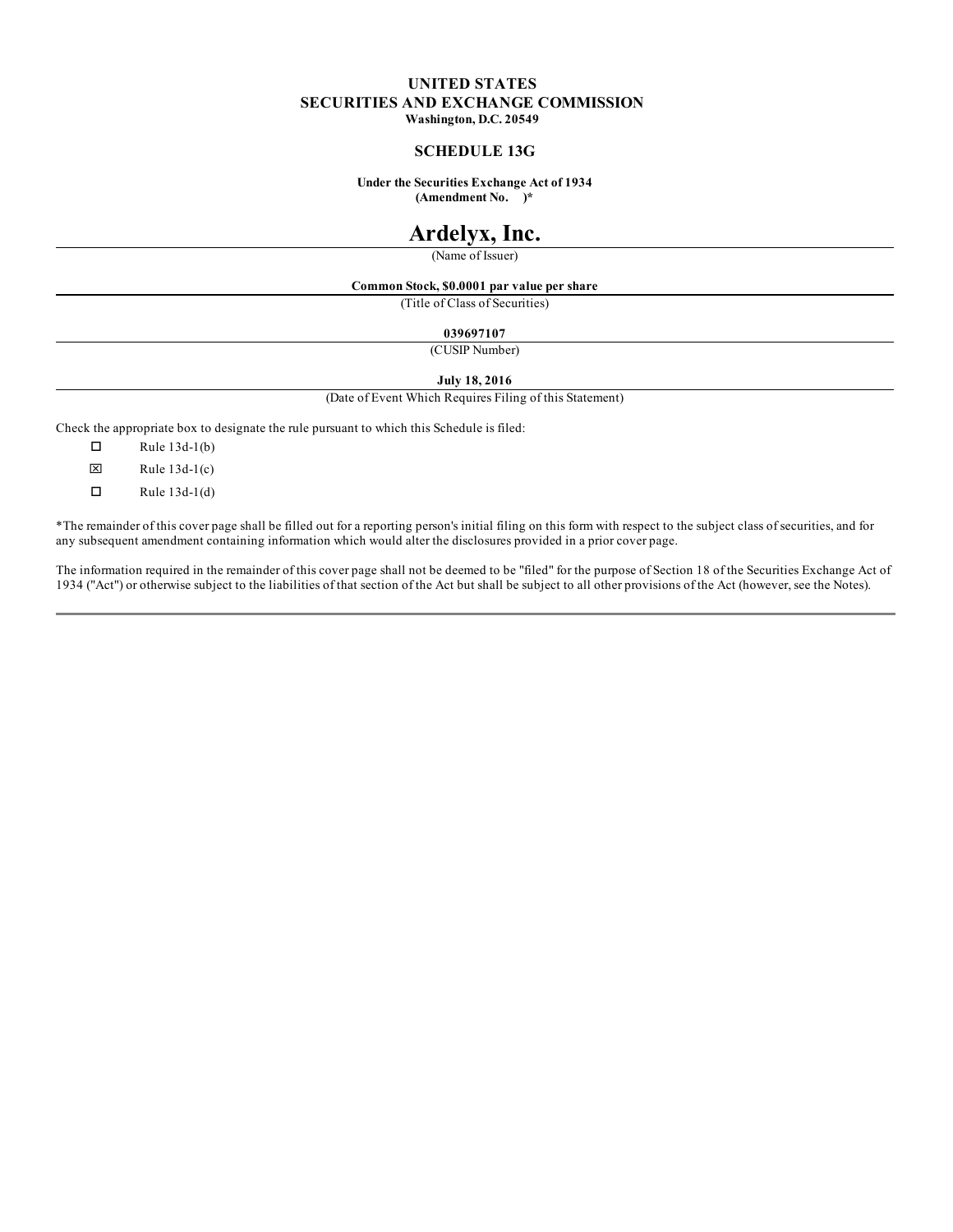# **SCHEDULE 13G**

# CUSIP No. 039697107

| $\mathbf{1}$                                                                         | Names of Reporting Persons<br>Future Fund Board of Guardians                                   |                                          |  |  |  |
|--------------------------------------------------------------------------------------|------------------------------------------------------------------------------------------------|------------------------------------------|--|--|--|
| 2                                                                                    | Check the Appropriate Box if a Member of a Group (See Instructions)                            |                                          |  |  |  |
|                                                                                      | (a)                                                                                            |                                          |  |  |  |
|                                                                                      | (b)                                                                                            | $\Box$                                   |  |  |  |
| 3                                                                                    | SEC Use Only                                                                                   |                                          |  |  |  |
| $\overline{4}$                                                                       | Citizenship or Place of Organization<br>Australia                                              |                                          |  |  |  |
|                                                                                      | 5                                                                                              | Sole Voting Power<br>$\overline{0}$      |  |  |  |
| Number of<br>Shares<br>Beneficially<br>Owned by<br>Each<br>Reporting<br>Person With: | 6                                                                                              | Shared Voting Power<br>3,436,426         |  |  |  |
|                                                                                      | $\tau$                                                                                         | Sole Dispositive Power<br>$\overline{0}$ |  |  |  |
|                                                                                      | $\,$ 8 $\,$                                                                                    | Shared Dispositive Power<br>3,436,426    |  |  |  |
| 9                                                                                    | Aggregate Amount Beneficially Owned by Each Reporting Person<br>3,436,426                      |                                          |  |  |  |
| 10                                                                                   | Check Box if the Aggregate Amount in Row (9) Excludes Certain Shares (See Instructions) $\Box$ |                                          |  |  |  |
| 11                                                                                   | Percent of Class Represented by Amount in Row (9)<br>7.3%                                      |                                          |  |  |  |
| 12                                                                                   | Type of Reporting Person (See Instructions)<br>$\rm{OO}$                                       |                                          |  |  |  |
| $\sqrt{2}$                                                                           |                                                                                                |                                          |  |  |  |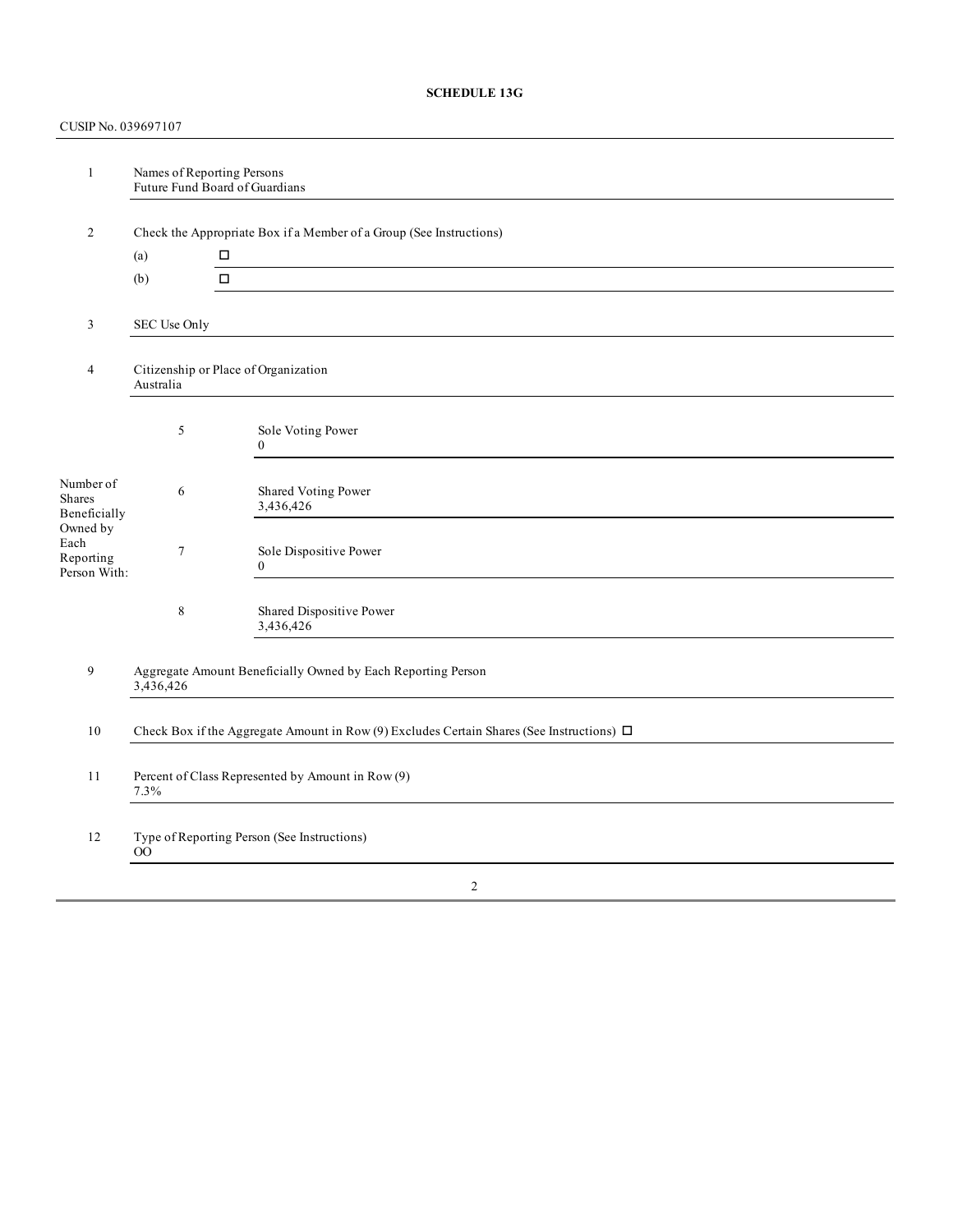| $\mathbf{1}$                                                                         | Names of Reporting Persons<br>Future Fund Investment Company No.4 Pty Ltd                      |                                                                                                                                                                  |  |  |  |
|--------------------------------------------------------------------------------------|------------------------------------------------------------------------------------------------|------------------------------------------------------------------------------------------------------------------------------------------------------------------|--|--|--|
| 2                                                                                    |                                                                                                |                                                                                                                                                                  |  |  |  |
|                                                                                      | Check the Appropriate Box if a Member of a Group (See Instructions)<br>$\Box$<br>(a)           |                                                                                                                                                                  |  |  |  |
|                                                                                      | (b)                                                                                            | $\Box$                                                                                                                                                           |  |  |  |
|                                                                                      |                                                                                                |                                                                                                                                                                  |  |  |  |
| 3                                                                                    | SEC Use Only                                                                                   |                                                                                                                                                                  |  |  |  |
| Citizenship or Place of Organization<br>4<br>Australia                               |                                                                                                |                                                                                                                                                                  |  |  |  |
|                                                                                      | 5                                                                                              | Sole Voting Power<br>$\Omega$                                                                                                                                    |  |  |  |
| Number of<br>Shares<br>Beneficially<br>Owned by<br>Each<br>Reporting<br>Person With: | 6                                                                                              | Shared Voting Power<br>3,436,426                                                                                                                                 |  |  |  |
|                                                                                      | $\tau$                                                                                         | Sole Dispositive Power<br>$\overline{0}$<br><u> 1980 - Jan Samuel Barbara, margaret e populari e populari e populari e populari e populari e populari e popu</u> |  |  |  |
|                                                                                      | 8                                                                                              | Shared Dispositive Power<br>3,436,426                                                                                                                            |  |  |  |
| 9                                                                                    | Aggregate Amount Beneficially Owned by Each Reporting Person<br>3,436,426                      |                                                                                                                                                                  |  |  |  |
| 10                                                                                   | Check Box if the Aggregate Amount in Row (9) Excludes Certain Shares (See Instructions) $\Box$ |                                                                                                                                                                  |  |  |  |
| 11                                                                                   | Percent of Class Represented by Amount in Row (9)<br>7.3%                                      |                                                                                                                                                                  |  |  |  |
| 12                                                                                   | Type of Reporting Person (See Instructions)<br>00                                              |                                                                                                                                                                  |  |  |  |
|                                                                                      |                                                                                                | $\mathbf{R}$                                                                                                                                                     |  |  |  |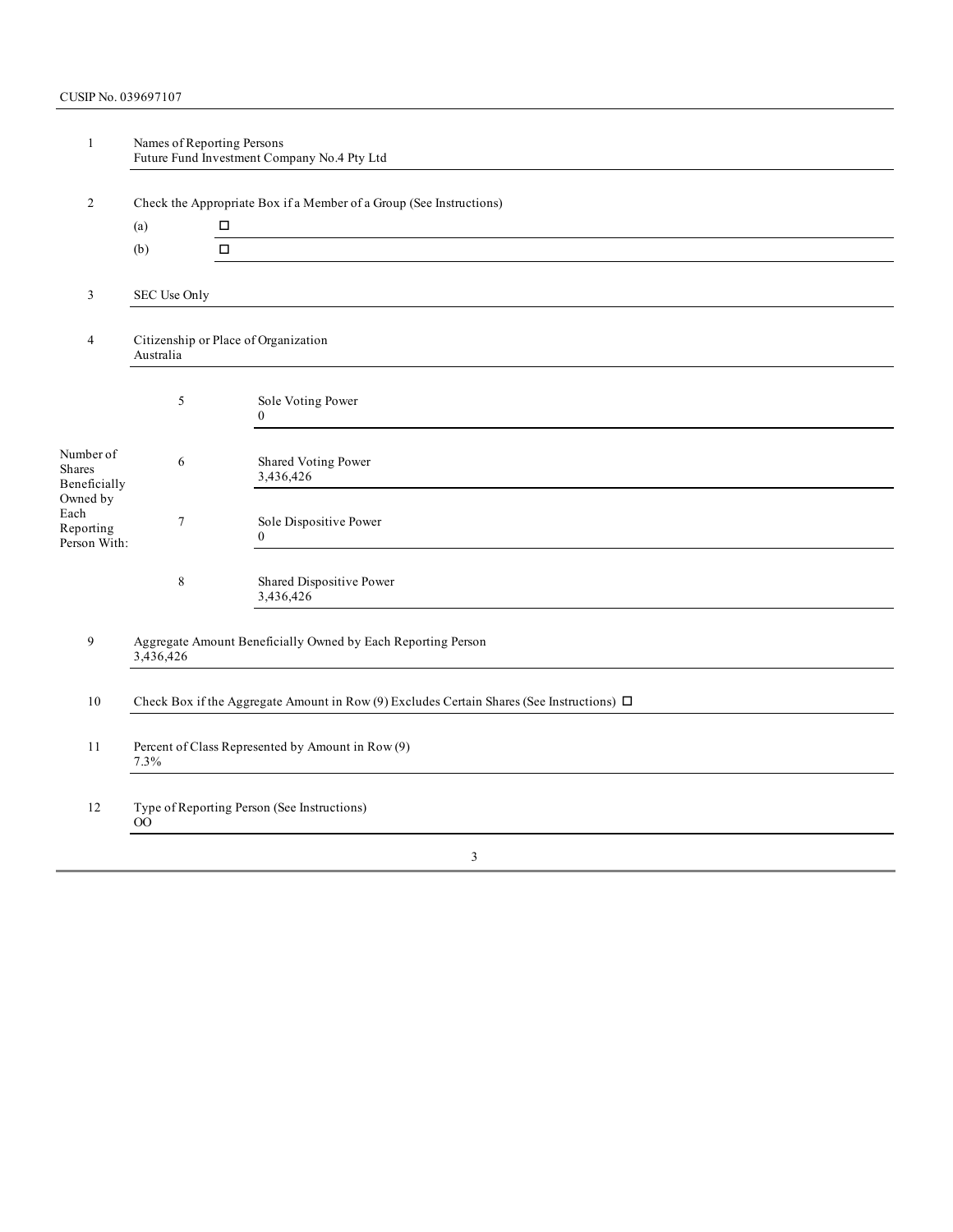# **Item 1.**

**Item 2.**

|         | (a) | Name of Issuer:<br>Ardelyx, Inc.                                                                                                                 |  |
|---------|-----|--------------------------------------------------------------------------------------------------------------------------------------------------|--|
|         | (b) | Address of Issuer's Principal Executive Offices:<br>34175 Ardenwood Blvd., Suite 200, Fremont, CA 94555                                          |  |
| Item 2. |     |                                                                                                                                                  |  |
|         | (a) | Name of Person Filing:<br>Future Fund Board of Guardians<br>Future Fund Investment Company No.4 Pty Ltd                                          |  |
|         | (b) | Address of Principal Business Office or, if none, Residence:<br>Level 42, 120 Collins Street, Melbourne VIC 300, Australia                       |  |
|         | (c) | Citizenship:<br>Australia                                                                                                                        |  |
|         | (d) | Title and Class of Securities:<br>Common Stock, \$0.0001 par value per share                                                                     |  |
|         | (e) | <b>CUSIP No.:</b><br>039697107                                                                                                                   |  |
| Item 3. |     | If this statement is filed pursuant to $\S$ ( $\S$ 240.13d-1(b) or 240.13d-2(b) or (c), check whether the person filing is a:<br>Not applicable. |  |

# 4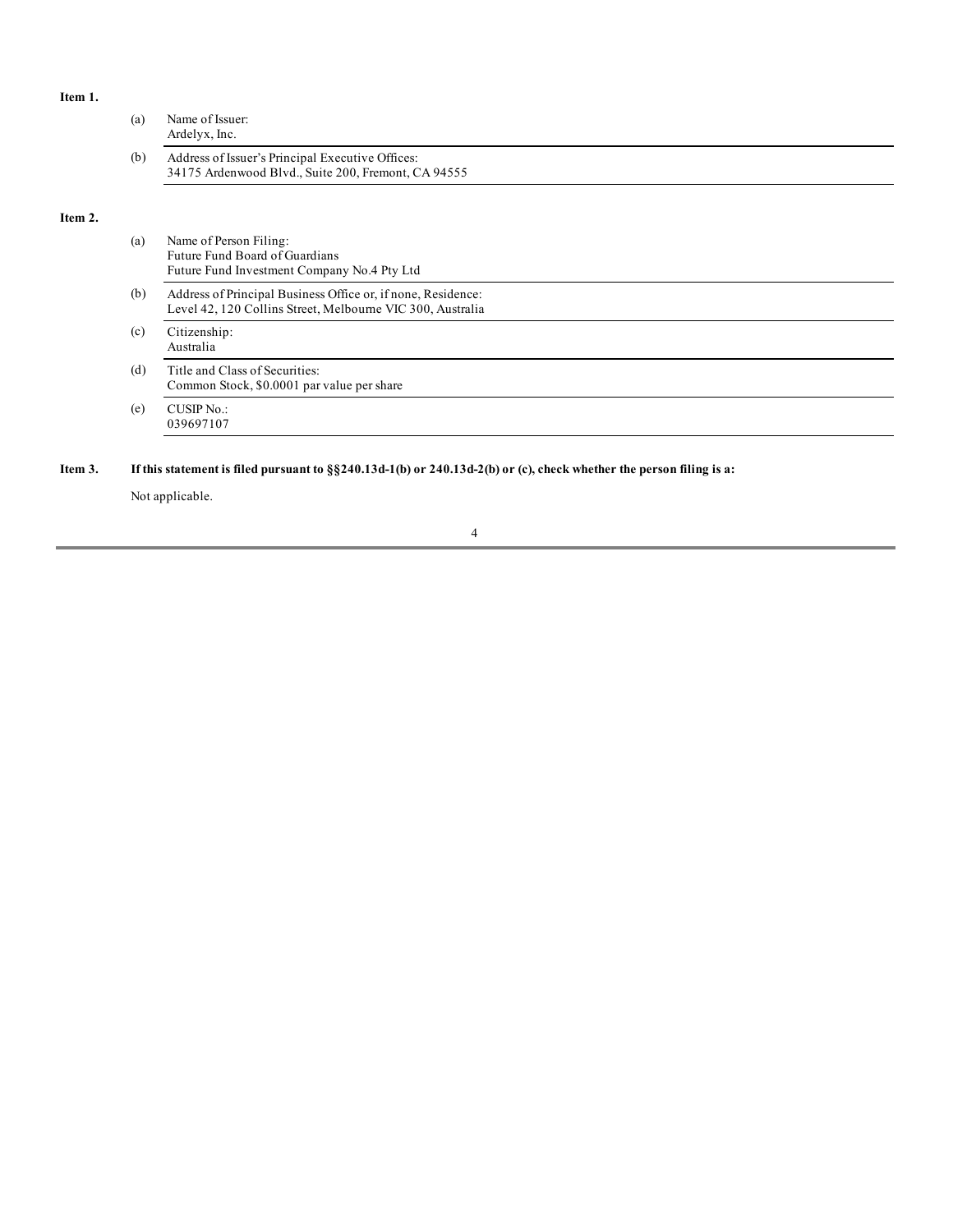#### **Item 4. Ownership**

- (a) Amount beneficially owned: 3,436,426
- (b) Percent of class: 7.3%
- (c) Number of shares as to which such person has:
	- (i) Sole power to vote or to direct the vote: 0
	- (ii) Shared power to vote or to direct the vote: 3,436,426
	- (iii) Sole power to dispose or to direct the disposition of: 0
	- (iv) Shared power to dispose or to direct the disposition of: 3,436,426

#### **Item 5. Ownership of Five Percent or Less of a Class.**

If this statement is being filed to report the fact that as of the date hereof the reporting person has ceased to be the beneficial owner of more than five percent of the class of securities, check the following  $\Box$ .

#### **Item 6. Ownership of More than Five Percent on Behalf of Another Person.**

Not applicable.

### Item 7. Identification and Classification of the Subsidiary Which Acquired the Security Being Reported on By the Parent Holding Company **or Control Person.**

Future Fund Investment Company No.4 Pty Ltd holds, indirectly through The Northern Trust Company, a company incorporated in the State of Illinois, in its capacity as custodian for the Reporting Person, the ownership interest reported herein in Ardelyx, Inc.

By virtue of Future Fund Board of Guardians being the parent of Future Fund Investment Company No.4 Pty Ltd, Future Fund Board of Guardians may be deemed to share beneficial ownership of the shares beneficially held by Future Fund Investment Company No.4 Pty Ltd.

#### **Item 8. Identification and Classification of Members of the Group.**

Not applicable.

#### **Item 9. Notice of Dissolution of Group.**

Not applicable.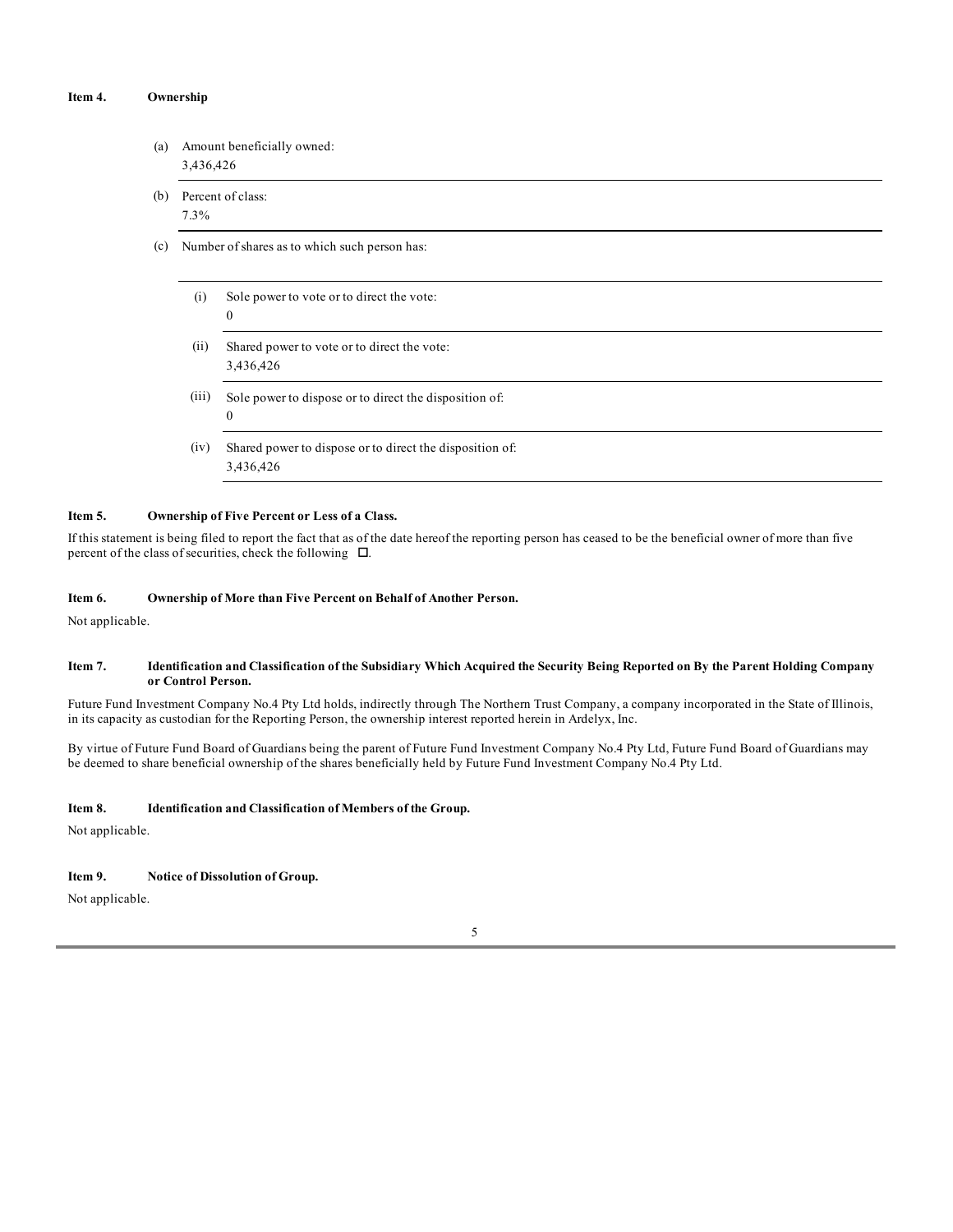# **Item 10. Certifications.**

By signing below I certify that, to the best of my knowledge and belief, the securities referred to above were not acquired and are not held for the purpose of or with the effect of changing or influencing the control of the issuer of the securities and were not acquired and are not held in connection with or as a participant in any transaction having that purpose or effect.

### **SIGNATURE**

After reasonable inquiry and to the best of my knowledge and belief, I certify that the information set forth in this statement is true, complete and correct.

Dated: July 21, 2016

## **Executed** by **Future Fund Board of Guardians** by:

| /s/ Paul Mann                                                         | /s/ Cameron Price                                    |  |
|-----------------------------------------------------------------------|------------------------------------------------------|--|
| Signature of Authorised Signatory                                     | Signature of Authorised Signatory                    |  |
| Paul Mann                                                             | Cameron Price                                        |  |
| Name of Authorised Signatory                                          | Name of Authorised Signatory                         |  |
| <b>Executed by Future Fund Investment Company</b><br>No.4 Pty Ltd by: |                                                      |  |
| /s/ Paul Mann                                                         | /s/ Kylie Yong                                       |  |
| Signature of Director                                                 | Signature of <del>Director</del> / Company Secretary |  |
| Paul Mann                                                             | Kylie Yong                                           |  |
| Name of Director                                                      | Name of <del>Director</del> / Company Secretary      |  |
|                                                                       | 6                                                    |  |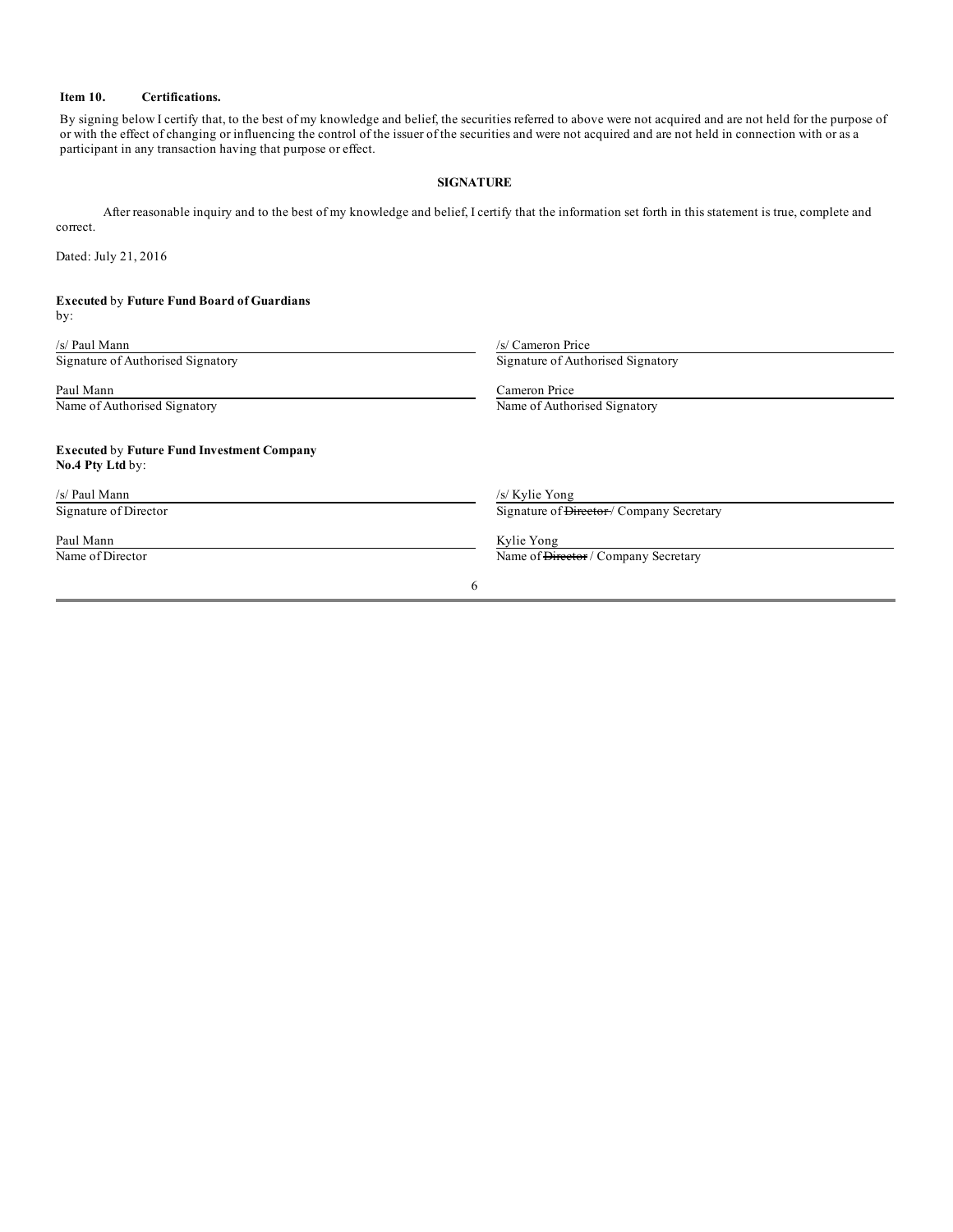# **Exhibit Index**

Exhibit 99.1 Joint Filing Agreement, dated as of July 21, 2016, by and between Future Fund Board of Guardians and Future Fund Investment Company No.4 Pty Ltd.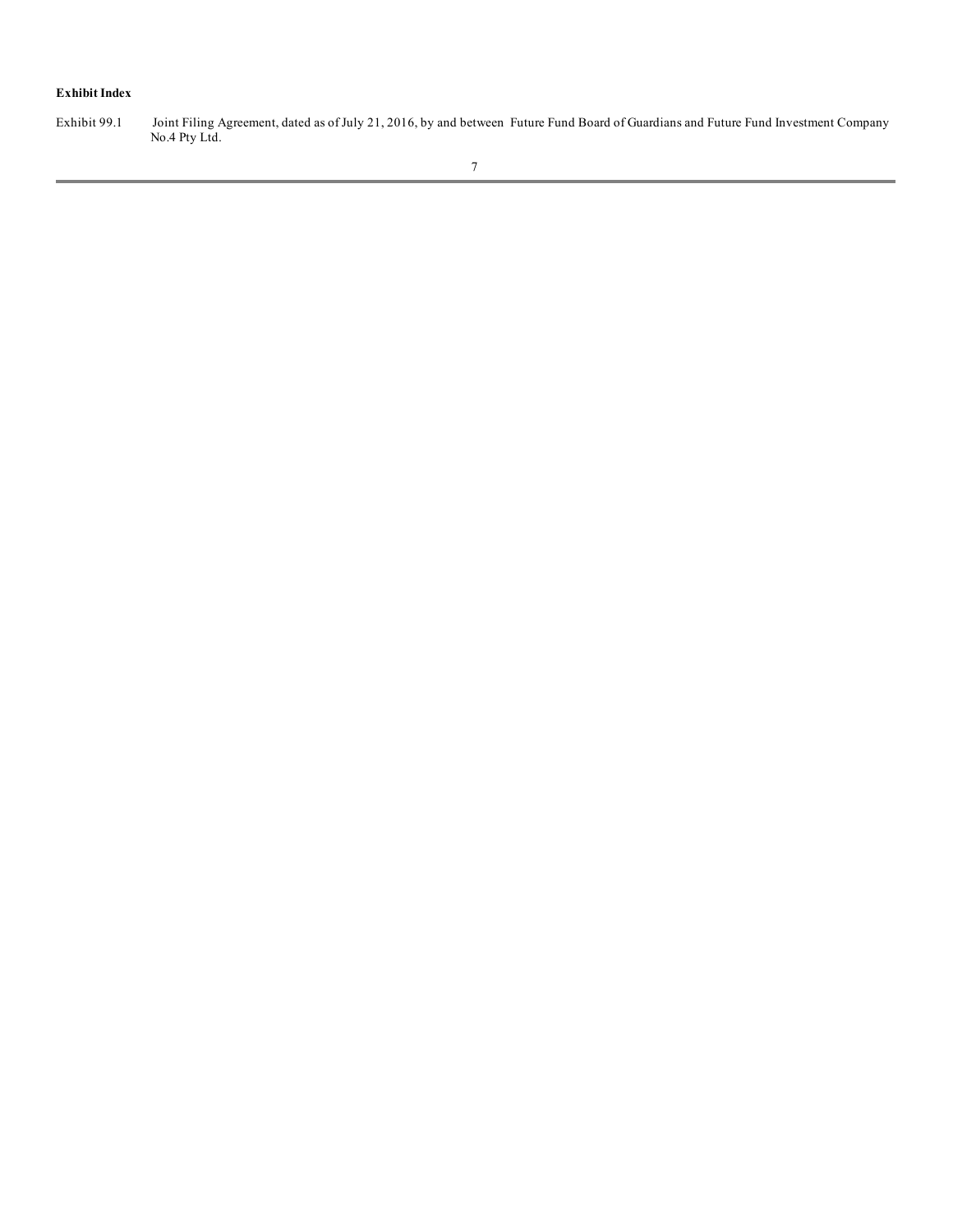### **JOINT FILING AGREEMENT**

This **JOINT FILING AGREEMENT** (this "Agreement"), is made and entered into as of July 21, 2016, by and between Future Fund Board of Guardians ("FFBG") and Future Fund Investment Company No.4 Pty Ltd ("FF" and together with FFBG, the "FF Parties").

The FF Parties hereby acknowledge and agree that the Statement on Schedule 13G to which this Agreement is attached as an exhibit (the "Statement"), relating to the common stock, \$0.0001 par value per share, of Ardelyx, Inc., is filed with the Securities and Exchange Commission pursuant to Rule 13d-1(k) under the Securities Exchange Act of 1934, as amended, on behalf of each of the FF Parties and that any subsequent amendments to the Statement shall be filed on behalf of each of the FF Parties without the necessity of filing additional joint filing agreements. Each FF Party acknowledges that it shall be responsible for the timely filing of any such amendments and for the completeness and accuracy of the information concerning him or it contained herein and therein, but shall not be responsible for the completeness or accuracy of the information concerning the other FF Party, except to the extent it knows or has reason to believe that such information is inaccurate.

This Agreement may be executed in any number of counterparts, each of which shall be deemed to be an original, but all of which together shall constitute one and the same instrument.

[*Signature Page Follows*]